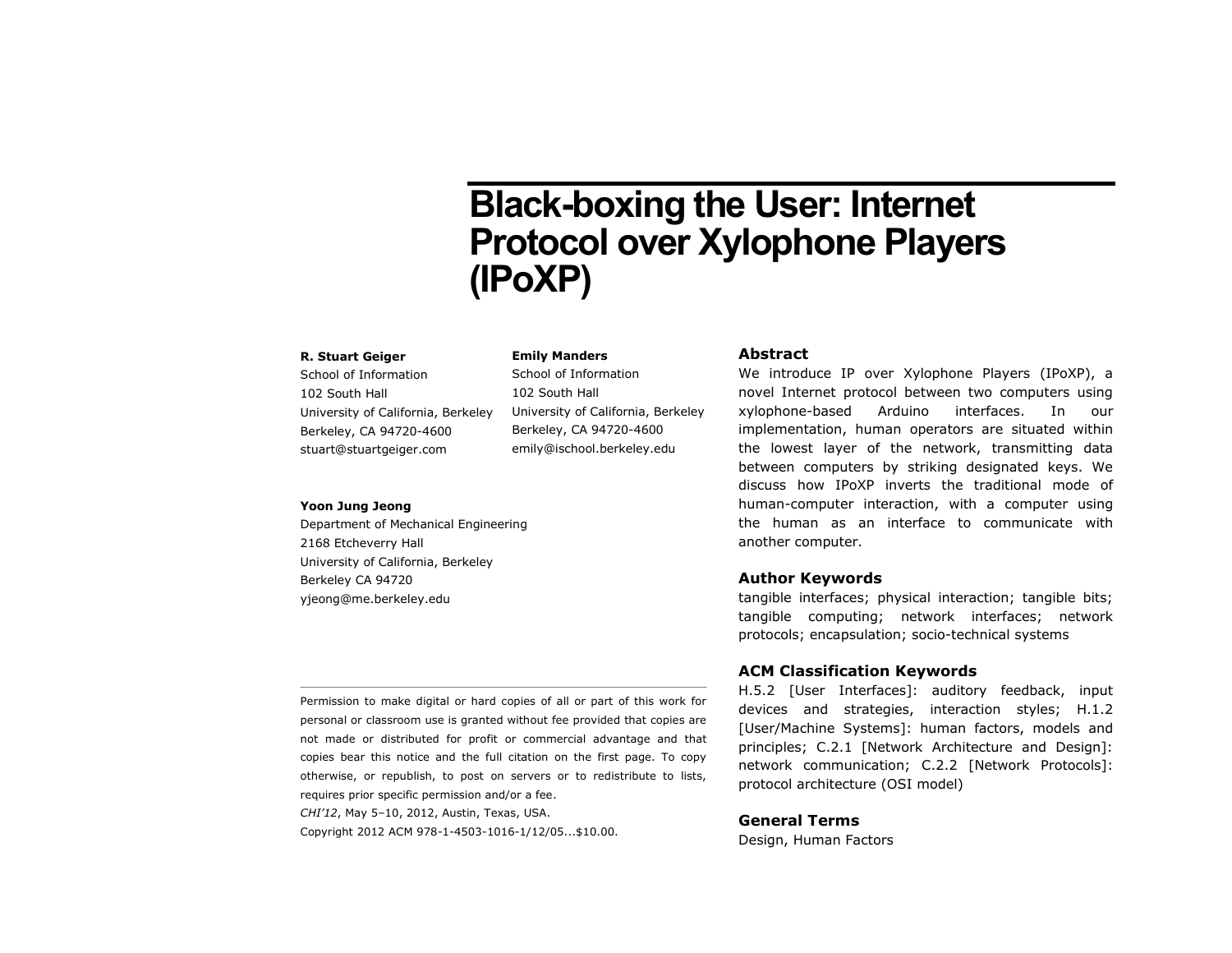# **Introduction**

IP over Xylophone Players (IPoXP) implements a fullycompliant Internet Protocol connection between two network devices using xylophone-based Arduino interfaces, with human operators transmitting packet data by striking designated keys. At one level, IPoXP demonstrates encapsulation – the most fundamental principle of the Internet – which is that bits can be transmitted via any medium, so long as there is are standard protocols for encoding and decoding the 1s and 0s. As a standard for literally producing "tangible bits," [5] IPoXP takes the traditional infrastructure of human-computer interaction and "inverts" [9] it by situating humans as interfaces between computers. In doing so, IPoXP makes the Internet both visible and visceral, illustrating the different levels of visibility at play in any interface, be it human-computer or computer-human. The IPoXP link is, like all networks, a socio-technical "imbroglio" [6] of human and technological actors: it is a temporarily-stabilized assemblage of metal and plastic, operating systems and device drivers, lights and sounds, wires and electrons – as well as two human operators, who move their hands in agreement with the instructions of their network interface, striking xylophone keys when instructed in order to transmit a bit of data.

# **Background: Protocol is as Protocol Does**

At the most fundamental level, the Internet is a protocol called, simply enough, Internet Protocol (IP). As a protocol, IP is a socio-technical agreement defining how bits of information are to be circulated. IP is specifically built to be agnostic – and even blind – to how those bits are shuffled around, a principle called encapsulation. [2,4] Because of encapsulation, IP has been implemented over a number of interfaces:

electrical signals through standardized wires (Ethernet, DSL, Firewire), audio links (modems), wireless radio signals (Wi-Fi, Wi-max), and infrared (IRDA). Enterprising individuals have even repurposed existing technical infrastructures and built devices which send IP traffic through domestic power lines, ham radio channels, and USB cables.

With a properly configured network interface and operating system, an application does not know – and does not need to know – the logistics of what is known as the physical layer. A web browser or chat client simply sends/receives data to/from the operating system"s network stack. The network stack is also largely unaware of the specific medium used to transmit data from one source to another, delegating that task to low-level device drivers and network interface hardware such as modems. Network interfaces are typically designed for high speed, reliability, and throughput, and the dominant paradigm of network computing seeks to automate as much of these lower levels as possible.

# **The OSI model**

Our implementation of IPoXP can be best explained by referring to the OSI model of networking, which identifies seven different nested aspects to any communications network. Layer 1 is the physical layer, where bits are physically moved around via a communications channel, and protocols at this layer standardize electrical signals in Ethernet wires or radio channels in Wi-Fi, for example. Layer 2 is the data link layer, where the activities at the physical layer are coordinated by networking hardware, such as modems or Ethernet adapters. Layer 3 is the network layer, where the activities of the networking adapters are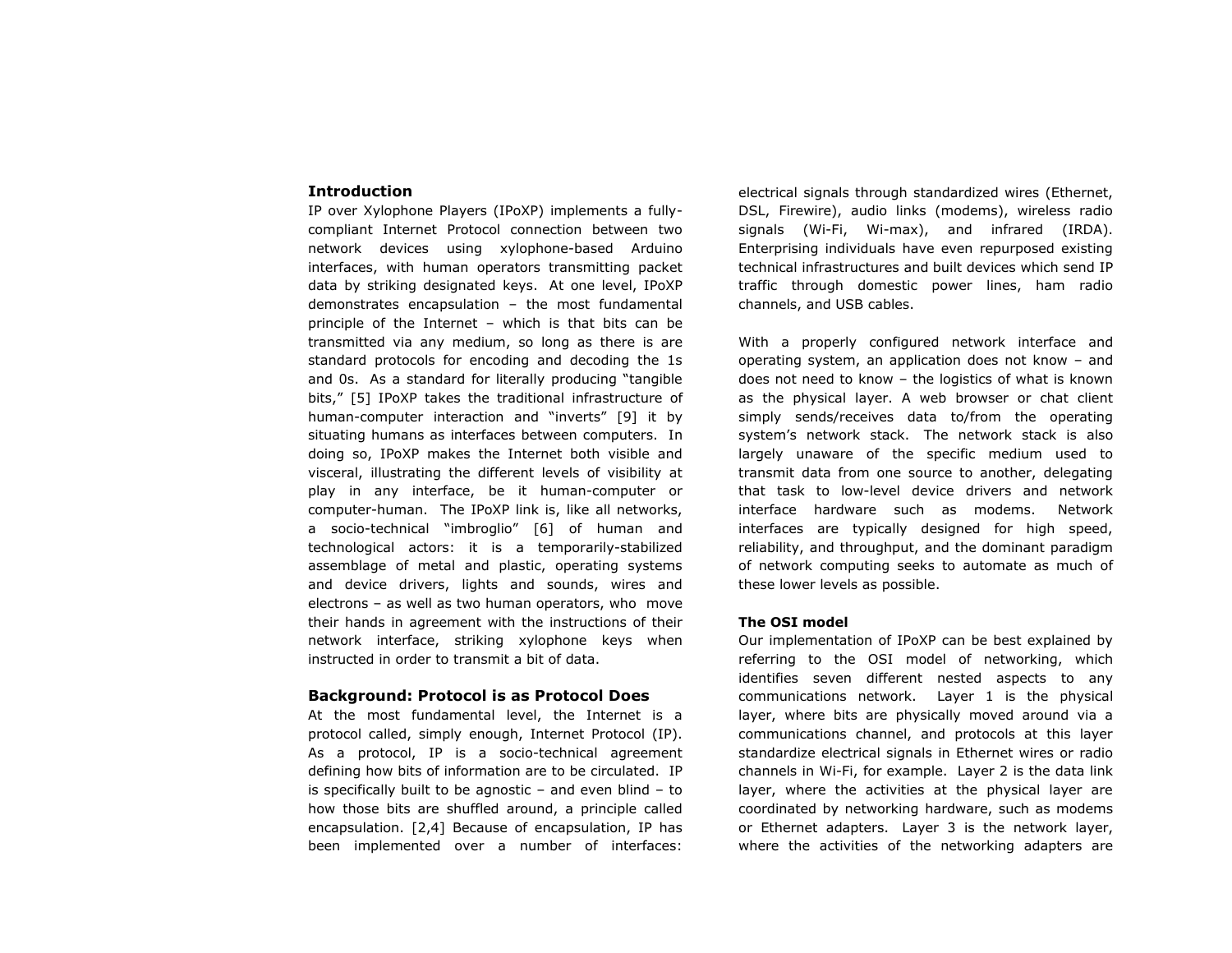coordinated by a computer's operating system. Layers 4 and above define how information moves to and from different applications on a computer. All communication at layer 3 is encapsulated into IP packets, no matter which physical and data link layers are used to send and receive data.

# **Related work: Pigeons, bongo drums, and theorizing the HCI interface**

The main inspiration of this project is the humorous RFC 1149, A Standard for the Transmission of IP Datagrams on Avian Carriers. [11] One of many April Fools" Day submissions, the document defines a specification for transmitting IP packets using homing pigeons. This implementation remained unused for 11 years, until 2001, when the Bergen Linux User Group set up two computers, three miles apart, each with a printer and a scanner. [1] They initiated a ping request on one computer, which printed out a sheet of paper containing a hexadecimal representation of each ICMP ping request packet. They taped the paper to the leg of a pigeon, which flew to the other site, and was removed and scanned by human operators. After scanning and OCRing the packet, a program decoded the packet and placed it in the network stack, which then delivered an ICMP ping reply packet to the printer. In all, nine packets were sent and only four were returned, with a latency of 3000-6000 seconds.

Another unconventional mode of Internet networking is Daniel Reid"s The Bongo Project, [8] which used a pair of bongo drums to connect one computer to another via an IP-compliant interface. However, Reid's network interface is a fully-automated system, with a computercontrolled solenoid striking one of two bongo drums with slightly different pitches to send a 0 or 1 bit. RFC 1149 and The Bongo Project are both excellent installations for demonstrating the protocological nature of the Internet, as well as making the often-ignored bits quite visible or audible. However, both also work to reify the traditional anthropocentric mode of humancomputer interaction (HCI) and computer-mediated communication (CMC), in which humans use computers to interact with other humans. The mediating term, the computer, is never simply that; rather, it is a complex assemblage of both technological and social entities that is "black boxed." [6]

What distinguishes our project from the Bergen group"s implementation of RFC 1149 and Reid's The Bongo Project is that IPoXP situates humans at the lowest level of the Internet, inverting the HCI/CMC paradigm by producing an environment in which computers interact with each other via humans. In fact, to complete the experience of the human as not a user, but an interface, we literally constructed black cardboard boxes in which xylophone players would sit. With holes for two arms and a narrow window, the

human operator's "Umwelt" [3,10] that is, their experiential worldview as constituted by their available sensing and acting capabilities – is reduced such that they can only see which keys light up and play the corresponding notes. Such a reversal of the roles of humans and computers inverts O"Sullivan and Igoe"s famous depiction of "how the computer sees us" [7] in most desktop-based HCI designs: we appear as a giant head with two ears, but only one eye and one finger.



**Figure 1.** How the computer sees us, by O"Sullivan and Igoe, 2004.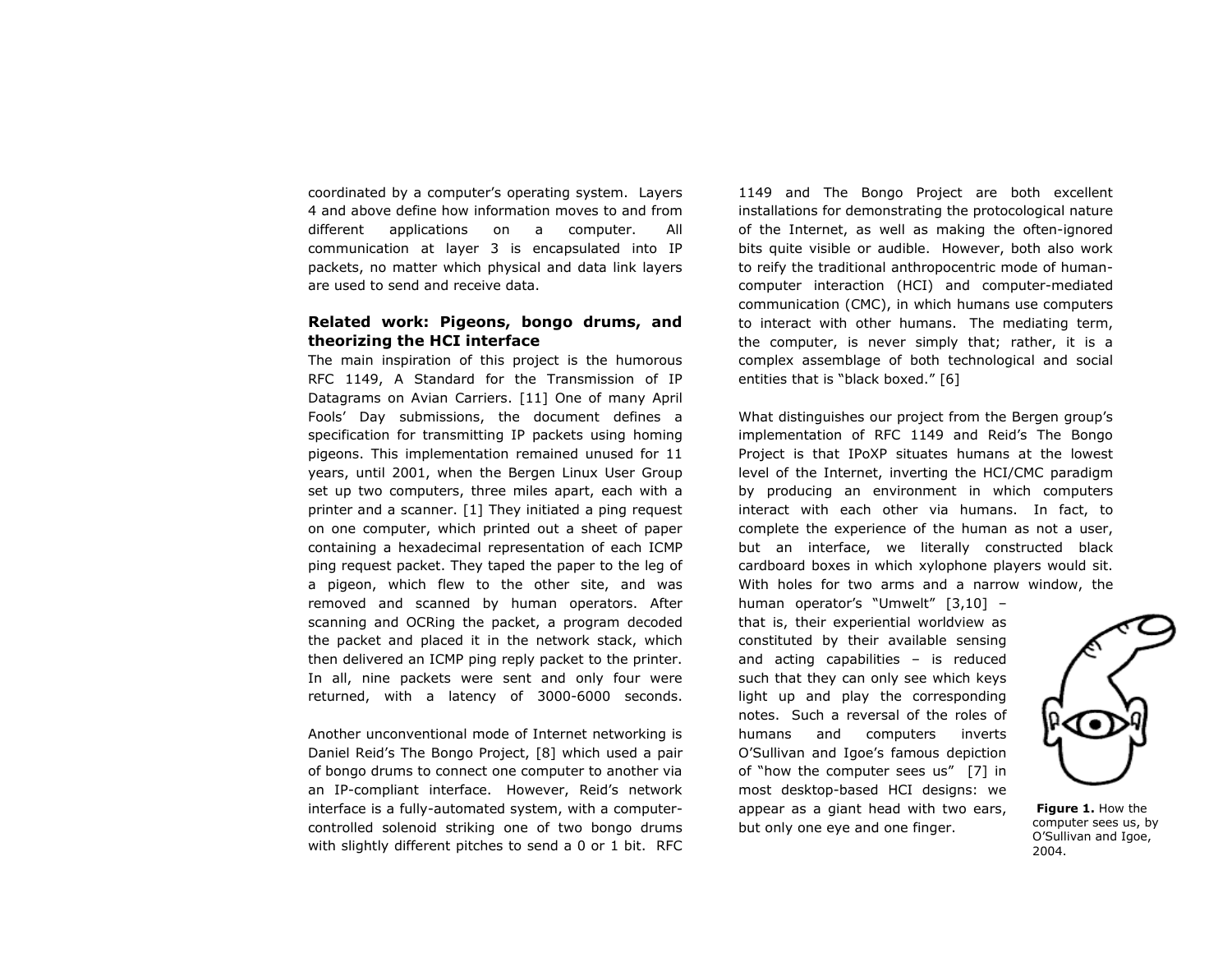# **Implementation Overview**

In our implementation of IPoXP, two Arduinos are connected via a USB/serial link to two laptops running a Unix-based OS, one with access to the Internet and one without. Each Arduino is connected to their local xylophone's LED ports and the remote xylophone's piezo sensors.





The operation of the system as a network is best illustrated by stepping through each layer of the OSI model, introduced in the background section. As we trace the path of a packet, we show the specific role of the many different hardware, software, and human actors which make up an Internet connection. In depicting this process at the level of OSI layers, we also illustrate the quite different modes of visibility between various elements of the Internet. For example, the Umwelt of the Arduino is such that it can only interact with the computer's operating system through strings of ASCII characters; as such, it – like all network devices – is generally incapable of knowing that it is transmitting IP packets. Likewise, the Umwelt of the human operators in their confined, black boxes is such that they are largely incapable of understanding the broader significance of their tasks.

# **Layer 3 and above: Personal Computers**

At OSI layers 3 and above, IPoXP exists as a completely unremarkable protocol, indistinguishable to the operating system or any given application from any other network interface. Each computer establishes a Serial Line IP (SLIP) connection with a generic USB device, which from the perspective of the operating system, is an interface that sends and receives IP packets as strings of ASCII characters. When the operating system receives a command to send a "ping" to another computer, for example, it crafts an ICMP ping request packet and translates it into ASCII. The computer then sends the ASCII-encoded packet to the generic USB device, intentionally unaware of what will happen next. If the computer receives an ASCII character from the generic USB device, it treats it as it would any piece of data transmitted over an SLIPbased connection. At layer 3, the operating system reconstructs each sequence of ASCII characters into an IP packet, even if, as in our case due to human error, the data was improperly transmitted over the physical layer.

To aid in the audience"s experience of IPoXP, we created a program that was situated between layers 2 and 3 (between the Arduino"s USB connection and the operating system) and would decode the constituent elements of each packet in real time. For example, when the computer received the second and third bytes of the IP packet from the Arduino, it would instantly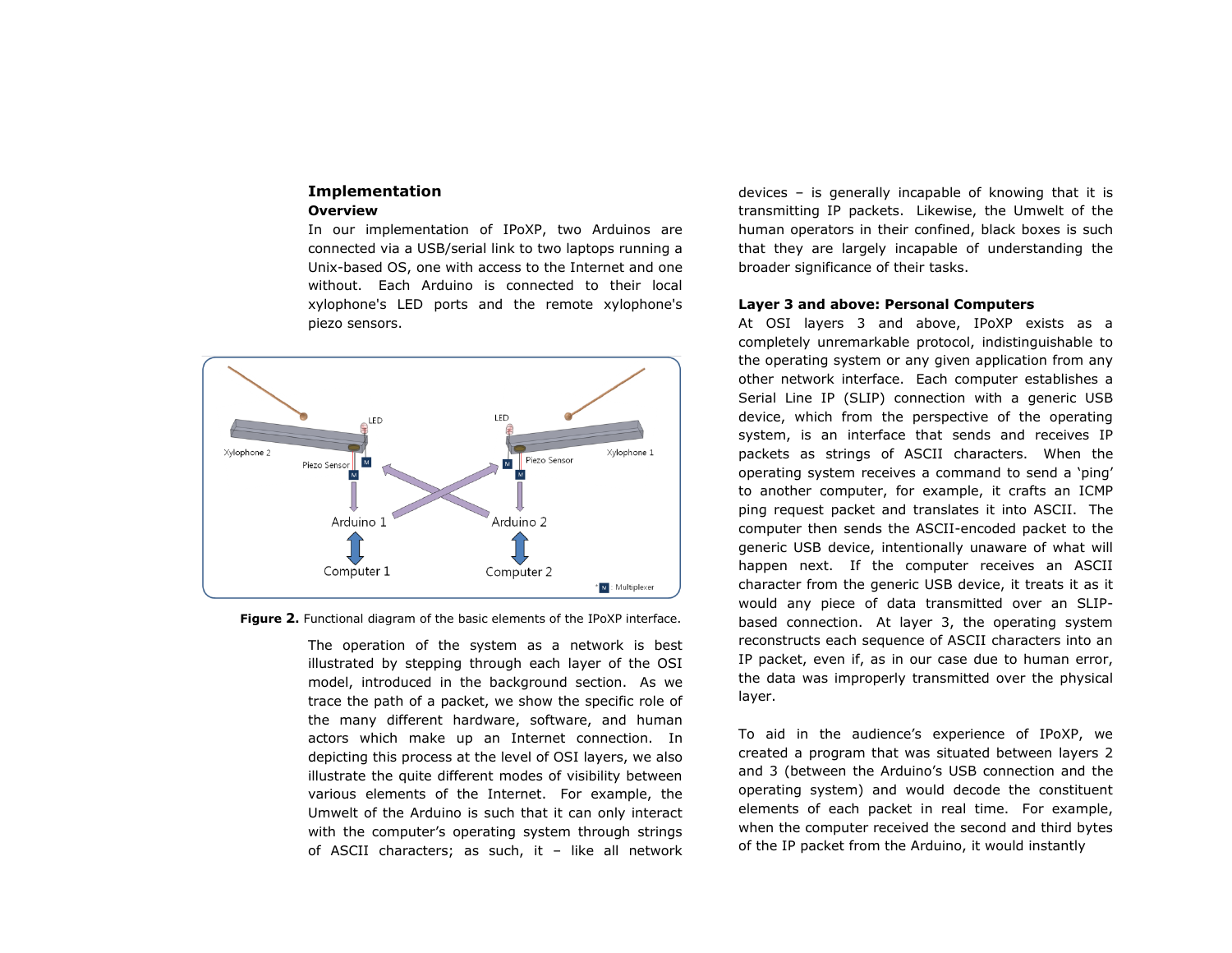

Figure 3. Personal computer in foreground receiving a packet from xylophone player in background



**Figure 4.** Xylophone lighting up the lower G note on the upper display, mallet striking the corresponding aluminum key

display the packet length – which is what is to be transmitted in those two bytes (Figure 3).

# **Layer 2: Arduino boards and Xylophones**

At OSI layer 2, the Arduino microprocessor board, IPoXP looks somewhat different than in layers 3 and above. The Arduino is connected to a generic serial interface over USB, which can be used to send and receive ASCII characters. The Arduino is also connected to a series of LED lights on the local xylophone keys, and a series of piezo vibration sensors on the remote xylophone's keys. When the Arduino receives a character from the computer – which is one byte or eight bits in length  $-$  it decodes the eight 1s and 0s into musical notes, and then flashes the LED corresponding to the musical note (Figure 4). When the Arduino senses that a key has been hit on the remote xylophone, it encodes the musical notes into ASCII characters, which it sends to the local computer. We must stress that aside from the human operator, each Arduino is fully independent of the other. Like with many Internet interfaces, the Arduino does not know if the other device has successfully received the packet data. If, as with some periods during our public installation, there is no human xylophone player at hand, the computer will still send packets to the Arduino, which will signal the non-present operator to hit the corresponding xylophone keys.

### **Layer 1: Xylophone players**

At the lowest level of the OSI model, bits are transmitted from one Arduino to another by a human operator, who watches for the lights and hits the corresponding key on the xylophone. If the xylophone player correctly enacts this process, the proper bit will be sent through the network interface – at a rate of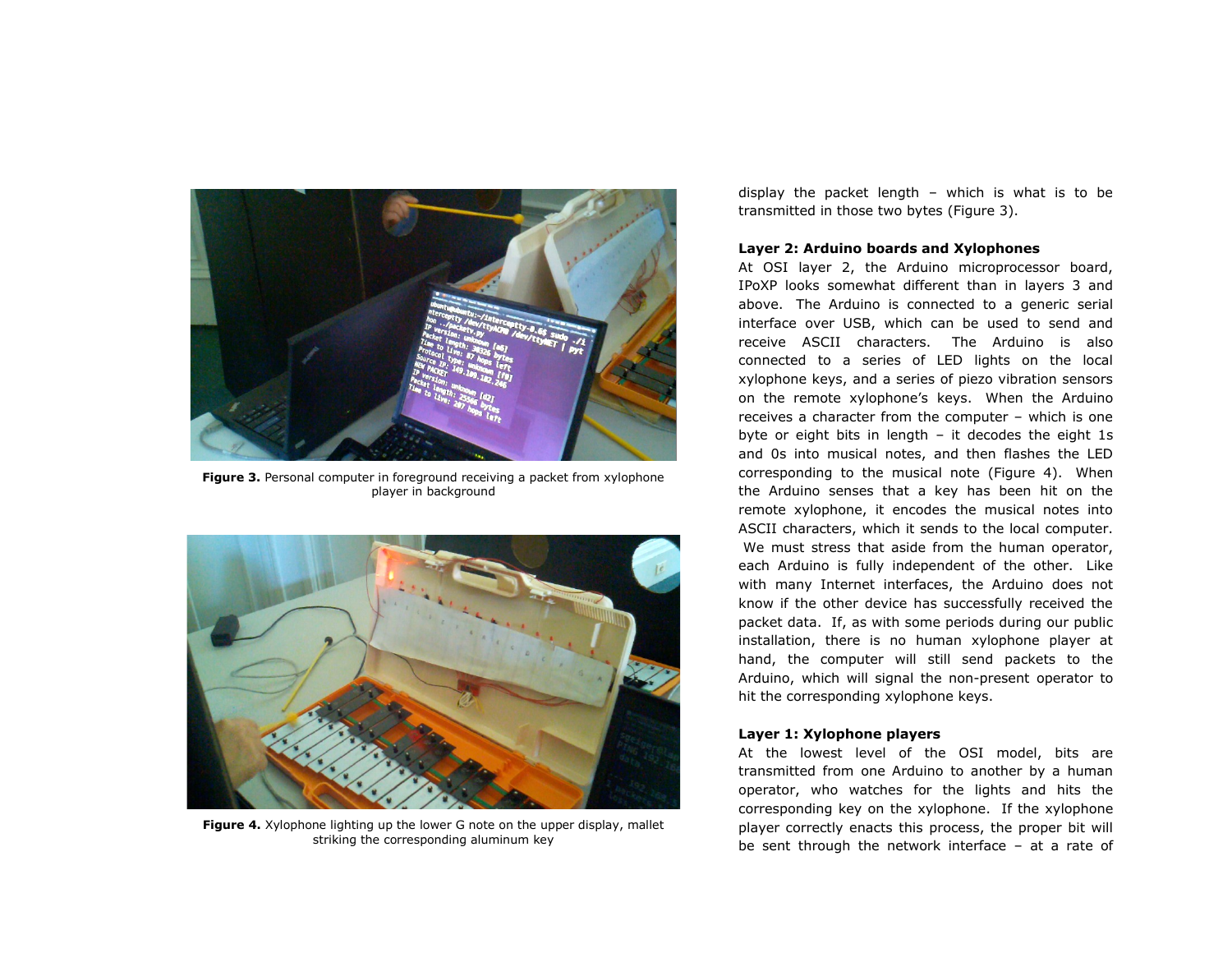

**Figure 5.** Human operator in the black box

half a baud. However, in our implementation of IPoXP, the human operator is intentionally made ignorant of this. Literally placed inside black boxes with holes for two arms and a face, the xylophone player has just enough visibility and range of movement to carry out their sole task: wait until an LED is lit, determine which xylophone key the lit LED signifies, and strike that key. Situated at OSI layer 1 of the Internet, the duties of the human operator qua network interface do not extend beyond passing bits from one location and medium to another. While we created many visualizations and feedback mechanisms for the audience to understand the process (such as a realtime description of which parts of the packet are being sent), the xylophone players remain ignorant in their black boxes.

# **User and Audience Experience**

Conceptually, we wanted to push the inverted humancomputer interaction paradigm as far as possible and so decided to literally "black box" [6] the human operators, thereby abstracting the visual/spatial and neuromuscular complexity of the human brain and musculature. The black boxes were constructed out of  $24"$  x  $21"$  x  $48"$  (14.0 cu/ft) cardboard boxes from our friendly neighborhood U-Haul and painted with black latex spray paint. Although the human operators inside the boxes had very little awareness of anything beyond their xylophones, we also implemented an animation using the programming language Processing which projected animated bits traveling between the two clients to emphasize the movement of bits between the two computers to the onlooking audience.

# **Evaluation and Reflections**

Our evaluation of the interface is based on feedback received during two live demo sessions at the Tangible User Interface final project showcase at the UC Berkeley School of Information. Users came from the general public as well as fellow academics and classmates from across the university. As a result, familiarity with the standard IP network connection varied widely and explaining our adaptation and enticing visitors to try the interface proved challenging. Two visiting researchers approached the installation and immediately claimed to understand the design as a network interface without needing to sit inside the boxes and play the xylophones. The two researchers also demonstrated advanced technical knowledge by calculating the connection"s bandwidth (0.5 baud) when discussing the installation.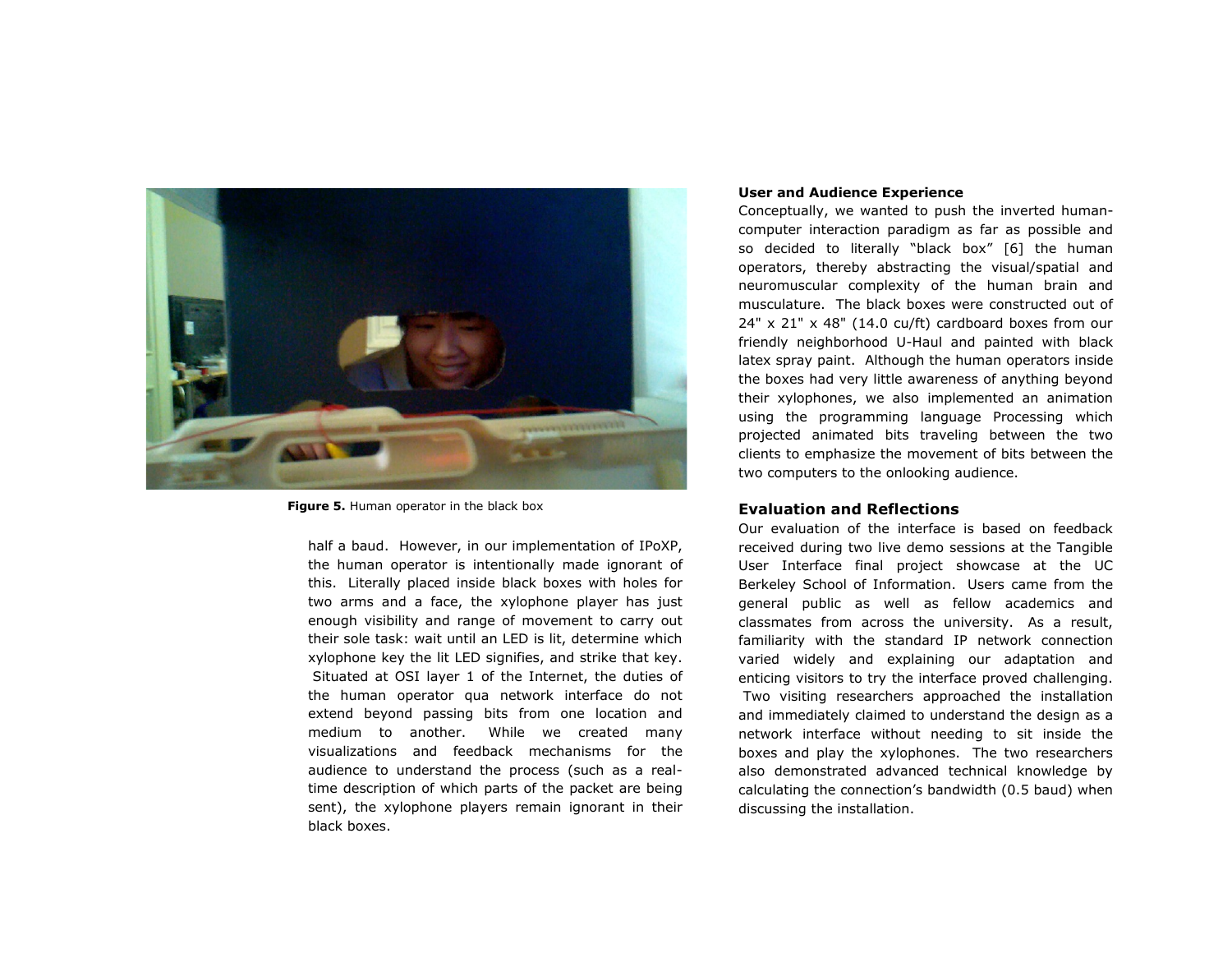However, in the spirit of technology showcases, many users would simply demand to know what they should do with our prototype, and we used a variety of techniques in response. Some were simply told to get in the black box and strike the keys as they lit up, without being told that they were part of a network interface. After the first day of demonstrations, we learned that if this installation were to make sense on its own, that it needed some permanent explanations and signs. We added IP address signs to each network interface black box and "sender" and "receiver" labels to the two computers. Labeling the parts of the Internet with familiar text went a long way in conveying that meaning of the project.

Some users would sit inside and begin dutifully striking keys but would tire before the first packet had been completed keyed – a protracted task requiring 15 minutes of one"s time. A researcher commented that the name of the project should be changed to better reflect the empathetic experience it evoked, but liked the concept overall. Members of the general public were usually intimidated and mystified by the entire apparatus, although one person questioned the practical application of the interface, indicating that he had eventually understood the consequence of inserting a slow, unreliable human at the first level of the network stack.

Although we cannot completely control the amount of enjoyment people might experience while playing the IPoXP installation, the intended user experience is meant to be mechanistic and austere. This effect was achieved by limiting the player"s visibility and movement while using the interface. We want the player to see the packets as we imagine computers see them, as unsentimental electrical impulses. We are also hoping that the farrago of notes coming from the xylophone as it is played to add to the sense of dystopia.

#### **Discussion: Configuring the User/Interface**

With notable exceptions, the field of Human-Computer Interaction has traditionally prioritized the computerhuman relationship in studying computer-mediated interaction: computers are mediators between humans who wish to interact with other humans, and most interventions aim at improving the link between the user and their computer. Subverting this functionalist understanding of social and technical actors, IPoXP forces us to reconceptualize what exactly constitutes interaction in HCI. Drawing on Geoff Bowker and Susan Leigh Star's work on infrastructures, we argue that IPoXP is a counter-interface "inverts" – or makes painfully visible – the often taken-for-granted sociotechnical systems that support and structure our increasingly-mediated environments.

As previously stated, this project is inspired by the much celebrated "Tangible Bits" framework [4]. However, instead of seeking to represent bits in matter in order to improve the user experience, IPoXP makes the routine business of trafficking bits across a network artificially taxing on the human operator. This is done in order to force the operator to experience both the dissonances and congruencies between the protocological mode of interaction which occurs between computers and the symbolic mode of interaction which occurs between humans. IPoXP thus problematizes the distinction between the human and the user, two quite conceptually different entities which are often conflated in HCI. For example, in the design,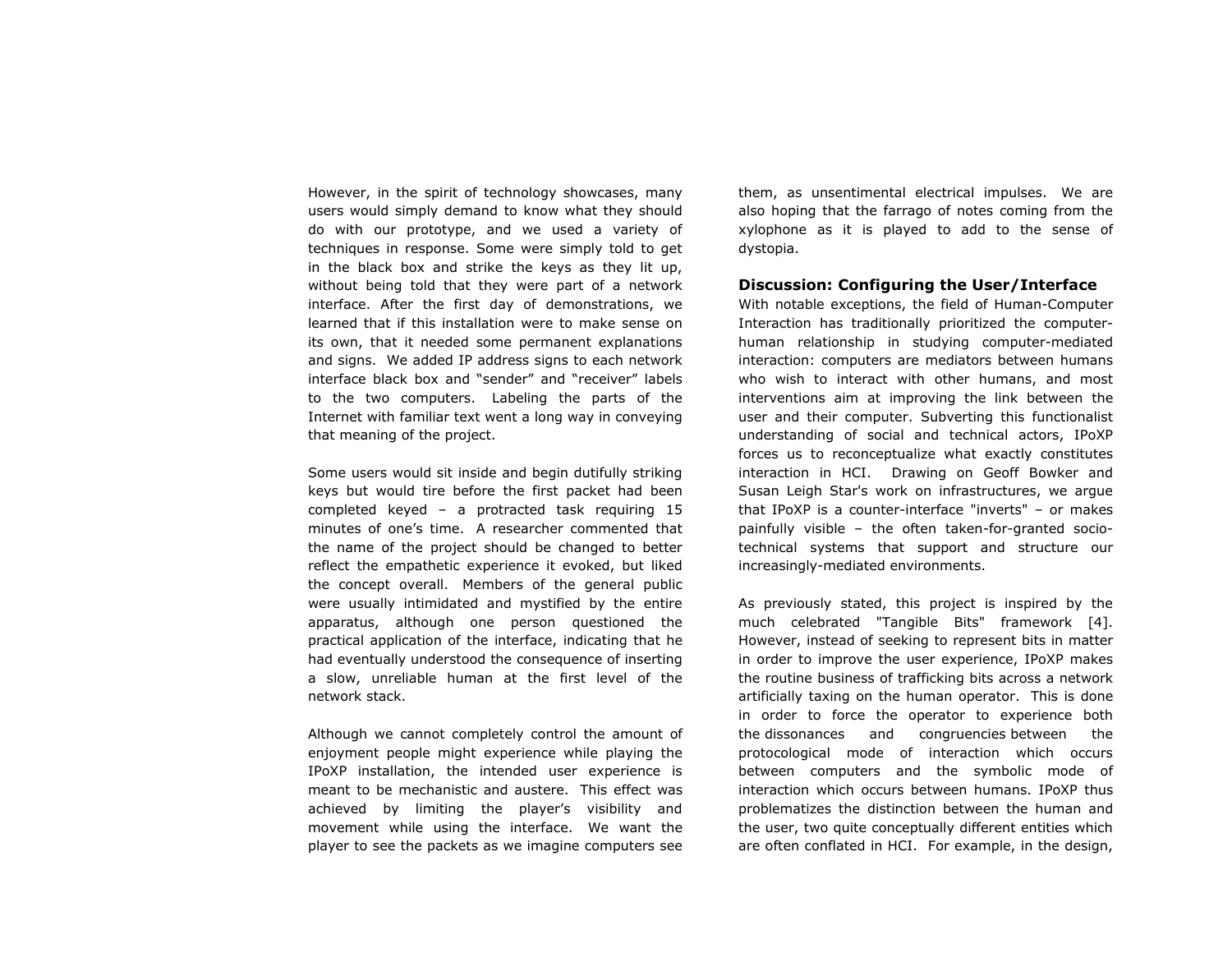construction, and performance of our prototype, we would frequently refer to the humans as the users and even refer to the operator-centric issues as part of the "user experience." But in what sense can the human operators be understood as users and in what sense are they interfaces? Similarly, are the two computers that communicate via the human-enabled link users or interfaces? This may seem like a purely semantic issue, but it has profound implications for how we understand human-computer interaction and the ways in which we design, implement, and research.

For example, in inverting the user/interface distinction, we found ourselves asking questions about how various non-human actors – particularly our troublesome sensor-laden xylophone and our operating system's network stack – were experiencing the world. As is common, we had to develop a wide variety of logging and debugging tools to make sensor readings and byte streams visible so that we could troubleshoot our prototype. Yet in doing so, we found that we made visible not just useful debugging information, but also the very logic of protocol itself. This can be seen in Figure 6, output from our script which was situated between the network interface and the network stack and reported the various segments of the packet as they were received. As was common due to human error, this image shows two ICMP 'ping' packets, both of which were transmitted with less than stellar integrity. However, the interface faithfully translated the keystrokes according to the logic of IP: the first two bytes designating IP version a6 instead of the standard 4 or 6, the next bytes reporting a far-too-long packet length of 30,326 bytes, and so on. In this run, the 'new packet' marker was incorrectly signaled on the keyboard after the incorrect packet source IP was



**Figure 6.** Personal computer in foreground receiving a packet from xylophone player in background, cropped to show details of the IP packet being received

received. The interface then began interpreting the remaining elements of the packet (such as the destination IP and payload) as the start of a new packet.

Returning to the issue of the user/interface distinction, such a visualization makes it possible for the human operator to understand their newfound role in constituting a communications infrastructure. Given that no human successfully transmitted a perfectlyformed packet during our demo and showcase, such a visualization was critical to illustrating that information was, in fact, being transmitted. What is more important, however, that this only occurred because the humans were afforded a mechanism by which they could see like an interface. In other words, by glancing at the debugging output of the computer they were transmitting to, the human operator could gain some semblance of how the network interface was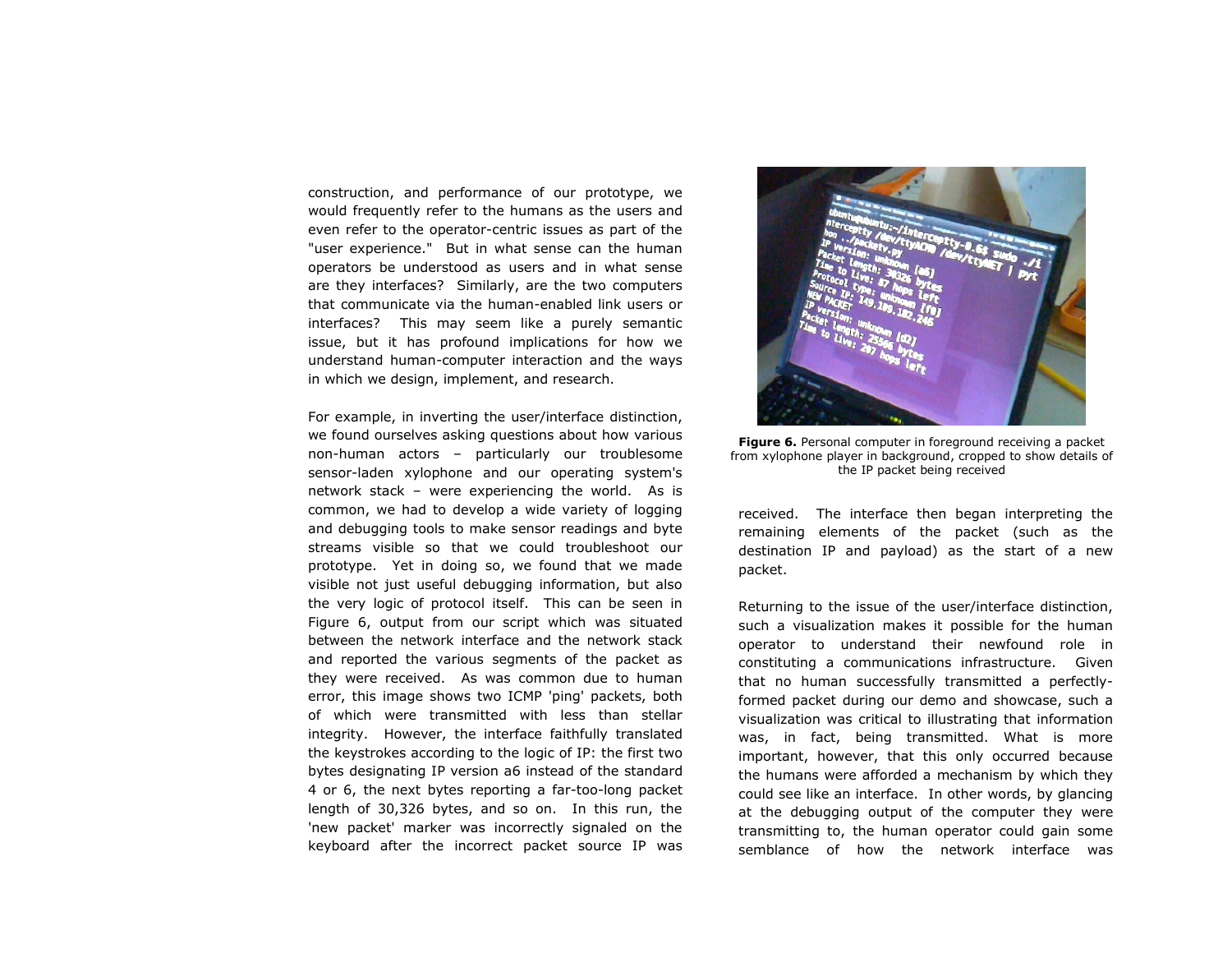experiencing and decoding their xylophone keystrokes. Some users even took creative advantage of this new capability: instead of following the prescribed 'score' which constituted an IP packet, they played familiar tunes or improvisations, curious to see how a Mozart concerto would be interpreted by the interface.

While this example may seem whimsical, it illustrates an aspect of interfaces that is not often explored: the symmetry between humans and computers, which only occurs through the tedious work of interfaces. We obviously do not recommend that such a system be implemented in contemporary IP networks; rather, the kind of role-reversal that IPoXP implements can be a very useful heuristic for understanding how interaction among heterogeneous actors is made possible. We argue that as in any network, the two entities on either side of the interface are perhaps not so different from each other -- at least a priori. A substantial amount of work must be performed to constitute a human as a user, but this work is often performed by infrastructural actors and systems that we pass over. [12] IPoXP illustrates the inverse of this phenomenon, demonstrating the staggering amount of all-too-visible work which has to be done to constitute a human not as a user, but as an interface.

# **Conclusion**

This paper has presented a novel interaction technique for completing an IP network connection using xylophones. It used physical and visual constraints in order to provoke thought and empathy with the work computers perform invisibly while transmitting Internet traffic. The limited vantage point of users also forced them to focus on the low-level tedium of the IP protocol

instead of at the high-level application layer, rather than optimizing the human's experience in most HCI interventions. The ability of users to play the device depended heavily on their patience and knowledge of the OSI model, to that end the addition of familiar labels helped impart the purpose of the system. Future work could further explore ways to make visible additional invisible layers of the IP stack.

# **Acknowledgements**

The authors would like to thank Kimoko Ryokai, Daniela Rosner, and Niranjan Krishnamurthi for their feedback and support and the students in the Tangible User Interfaces class at the UC Berkeley School of Information for their ideas and encouragement.

# **References**

[1] Bergen Linux Users Group. The highly unofficial CPIP WG. 2001[. http://www.blug.linux.no/rfc1149/.](http://www.blug.linux.no/rfc1149/)

[2] Cerf, V. and Kahn, R. A Protocol for Packet Network Intercommunication. *IEEE Transactions on Communications 22*, 5 (1974), 637-648.

[3] Emmeche, C. Does a robot have an Umwelt? Reflections on the qualitative biosemiotics of Jakob von Uexküll. *Semiotica 2001*, 134 (2001), 653-693.

[4] Galloway, A.R. *Protocol: how control exists after decentralization*. MIT Press, Cambridge, Mass., 2004.

[5] Ishii, H. and Ullmer, B. Tangible bits. *Proceedings of the 1997 SIGCHI conference on Human factors in computing systems (CHI '97)*, ACM Press (1997), 234-241.

[6] Latour, B. *Science in Action: How to Follow Scientists and Engineers Through Society*. Harvard University Press, Cambridge Mass., 1987.